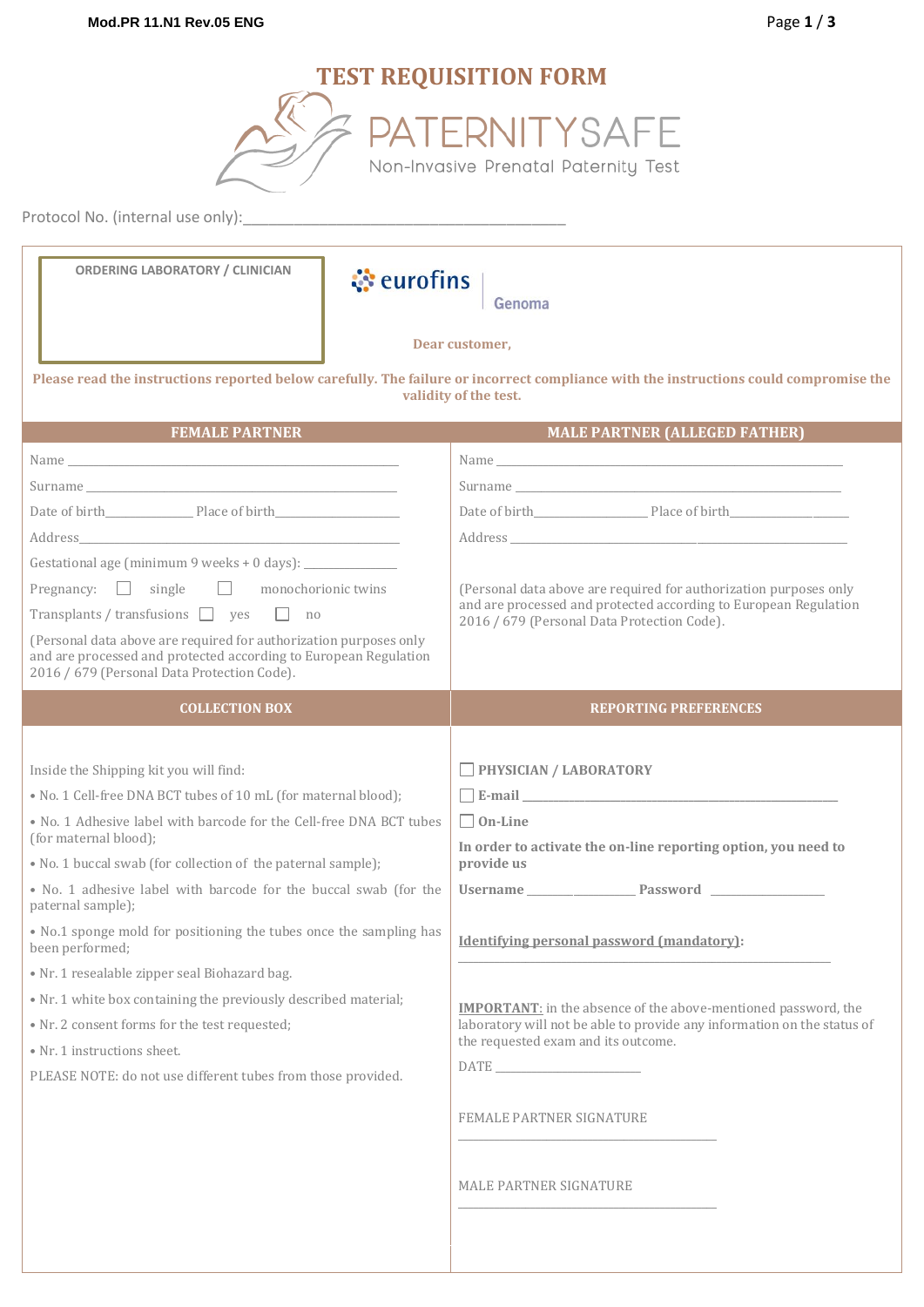# **Test submission instructions (Maternal blood)**

## **Informed consent and test requisition form**

IMPORTANT: Fill in all required Test Requisition Form information to avoid delays and ensure timely reporting. To ensure acceptance of your patient's specimen for testing, please verify that the informed consent has been signed and it has been enclosed with samples.

### **Sample collection instructions**



- Take the 10ml collection tube from the **PaternitySafe®** Test Shipper Kit.
- Write the **blood collection date** in the specimen information section of the test requisition form.
- Write the patient's **full name and date of birth** on the collection tube label.
- Fill the collection tube almost completely with whole blood.
- Invert the collection tube 10 times.

Store collected blood at **room temperature** until ready for shipment. **Blood should never be frozen!**

## **Sample Packaging and Shipping:**

### **IMPORTANT**: Always store kits at **room temperature**.

- Place the filled and properly labeled collection tube into the shipper kit box.
- Place the completed **test requisition form** and **informed consent** into the shipper kit box, at the side.
- Put sample tubes inside the sponge and both inside the biohazard envelope. Close the box.
- Place shipper kit box inside of courier pack and seal.
- If you are shipping more than one shipper kit, place as many as possible into one courier pack.
- Adhere the **courier airbill** pouch to the outside of the courier pack. Insert the airbill into the pouch.
- **Call courier** to arrange specimen pickup.
- Ship specimens, preferably the **same day** as collected. Specimens must be received by Genoma **within 5 days** of collection date. Genoma receives specimens Monday through Saturday.

# **Test Submission Instructions (Paternal DNA)**

### **WARNING!**

To properly perform the buccal cells collection procedure by buccal swab, it is important to comply with the follow recommendations 1h prior to the buccal cells collection:



- 1. Open the package.
- 2. Pull out the swab from the test tube.

**Warning**! Do not touch the swab cotton part in order to avoid contamination!

3. It is advisable to rub the swab on both cheeks, and the inner lining of the lips.



4. Repeat the above procedure several times. For a standard collection it is necessary to rub for at least 60 seconds.

- Do not eat
- Do not drink
- Do not smoke
- Do not chew gums
- Do not brush your teeth



5. Reinsert the swab into the test tube

6. Close the swab carefully.

7. Apply the label with the patient's full name and date of birth on the test tube.

8. Place the collection tube into the shipper kit box, together with the maternal blood sample.